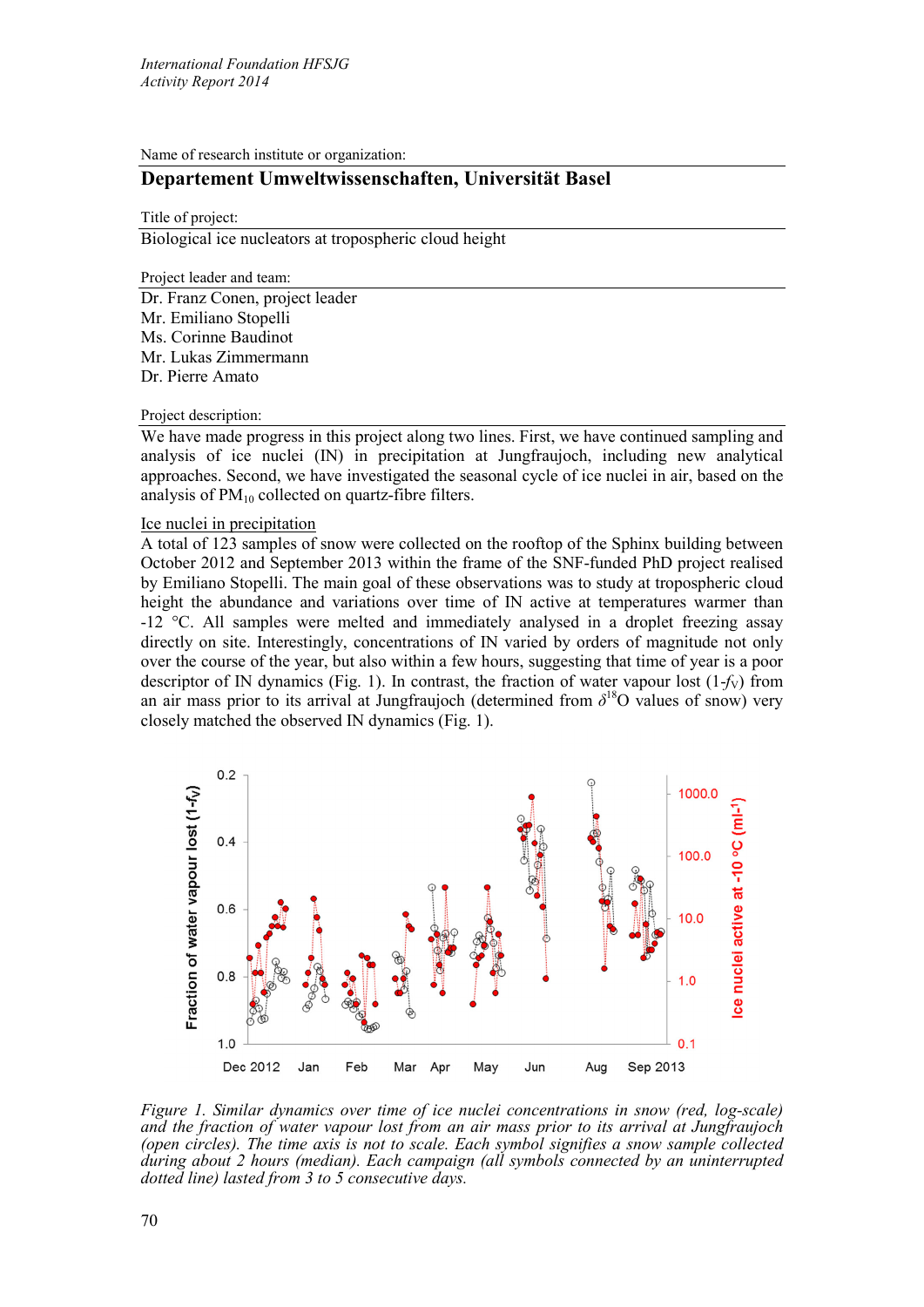Further analysing this relationship, we found that IN must be rapidly lost during the early stages of precipitation. Their concentration likely halved with every 10 % of vapour lost, while that of other particles of similar size  $(> 0.5 \mu m)$ , data kindly provided by the Laboratory of Atmospheric Chemistry, PSI) probably halved with every 20 % of vapour lost through precipitation. A multi-linear regression model built on  $1-f<sub>V</sub>$  and wind speed data was capable to explain 75 % of the complex IN dynamics observed over the year.

From May to October 2014 a second series of samples (15 in total) was obtained with the help of our Master student Corinne Baudinot, both to verify the model built on data from the  $1<sup>st</sup>$  year of observations and to gain some insight into the kinds of IN precipitation. Regarding the latter, progressive filtration and the heating of samples allowed to separate classes of IN by dimension and denaturability and provided clues of their likely origin.



*Figure 2. Stepwise procedure to characterise biological IN active at moderate supercooling.*

Microbiological assays were also done (total counting, cultivable mesophilic fraction, isolation of *Pseudomonas syringae* as IN active bacterium) to study the bacterial presence in the samples and relate it to the observed IN activity. The major dissolved cations and anions were measured in snow as well, in order to see whether the chemical fingerprint of a sample may be used as descriptor of the IN source strength of a particular source type. These data are currently analysed.

On the 20<sup>th</sup> of March 2014, Dr Pierre Amato from the University of Clermont Ferrand and four representatives of the US-NSF-funded project "Research on Airborne Ice Nucleating Species" (RAINS; Dr Cindy Morris, Prof David Sands, Prof Brent Christner, Prof David Schmale III) visited the Research Station Jungfraujoch along with Emiliano Stopelli. This fruitful exchange not only generated suggestions on how to improve the quality of our measurements at Jungfraujoch, but it also put our work into the frame of an international cooperation of institutes pursuing research on biological IN.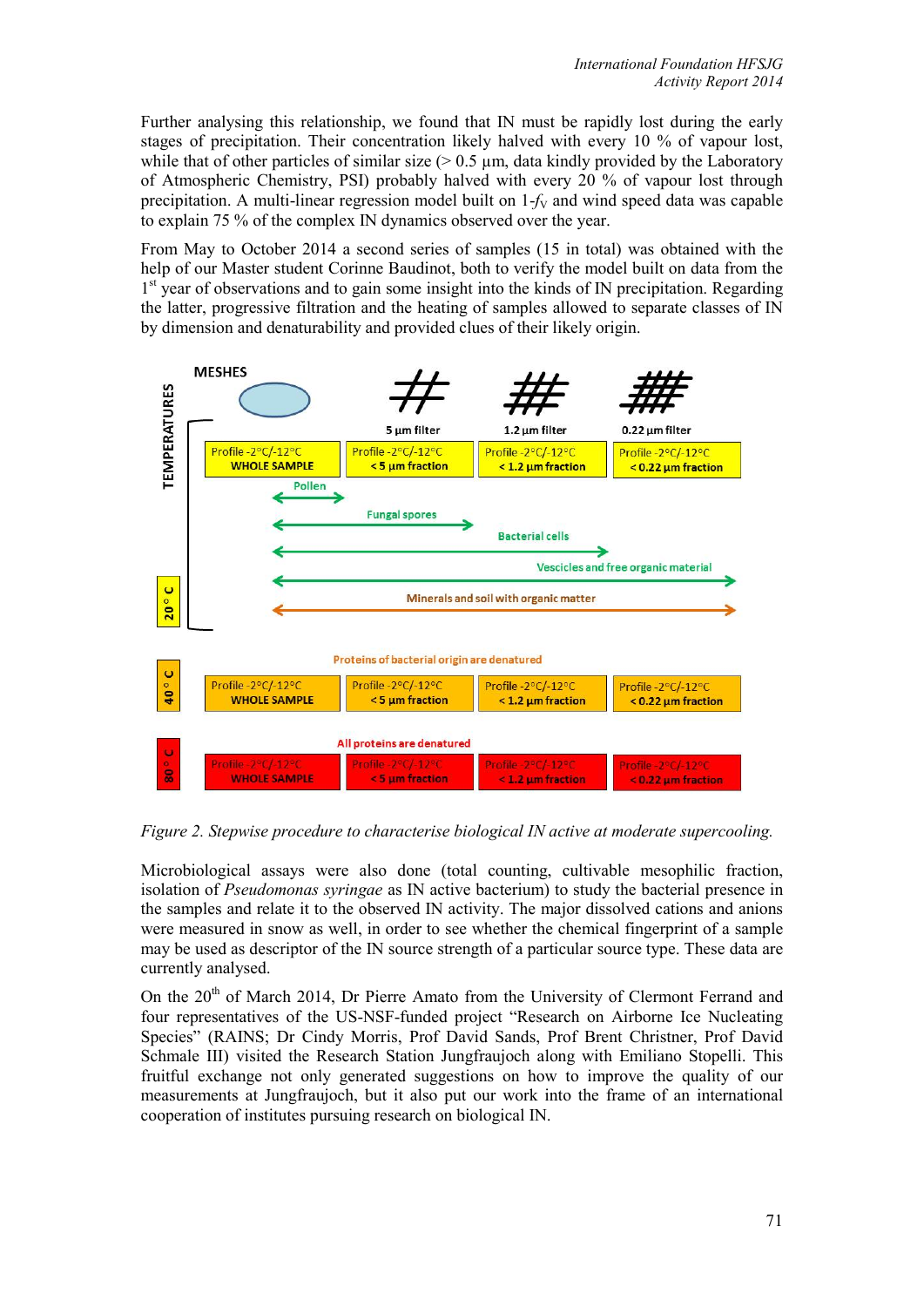## Seasonal cycle of ice nuclei in air  $(PM_{10})$

To assess the seasonal cycle of ice nuclei in air around Jungfraujoch, we analysed 83  $PM_{10}$ filters covering the period between June 2012 and May 2013. The filters were generously provided by colleagues from the National Air Pollution Monitoring Network (NABEL). A seasonal cycle in ice nuclei active at -8  $^{\circ}$ C (IN<sub>-8</sub>) was perceivable despite a fair amount of scatter on a monthly time scale (Fig. 3). Values in the order from 1 to  $10 \text{ m}^3$  were observed during summer (June, July, August), decreasing throughout autumn to values predominantly smaller than  $0.1 \text{ m}^{-3}$  during winter and early spring (January, February, March), before increasing again in April. In May 2013 values were smaller than in the preceding month, which may have been due to the fact that May 2013 was around  $2^{\circ}C$  colder in Switzerland than usual, while April 2013 had been slightly warmer.



*Figure 3. Time course of IN-8 at Jungfraujoch (ochre symbols indicate Sahara dust events) and maximum daily temperature (columns). When no freezing event was detected in 108 filter cut-outs (IN<sub>-8</sub> below detection limit), values were set to 0.01*  $\text{m}^{-3}$  *to keep them in the plot.* 

Concentrations of IN<sub>-8</sub> during Sahara dust events were in the upper range of observed values, but not larger than other summer values without Saharan influence. Two processes may contribute to a winter minimum. One is the reduced transport of boundary layer air, which is richer in IN than free tropospheric air, to Jungfraujoch in winter. The other is a greater loss of  $IN_{\alpha}$  through microphysical processing, that is through activation of ice nuclei on their way to Jungfraujoch, where they are subject to increasingly colder temperatures and greater relative humidity, the growth of activated IN by vapour deposition and their deposition in ice particles to the ground before they have reached Jungfraujoch. The median number concentration of ice nuclei active at moderate supercooling is about seven times lower at Jungfraujoch than at Chaumont (1136 m) in the Jura (Fig. 4).